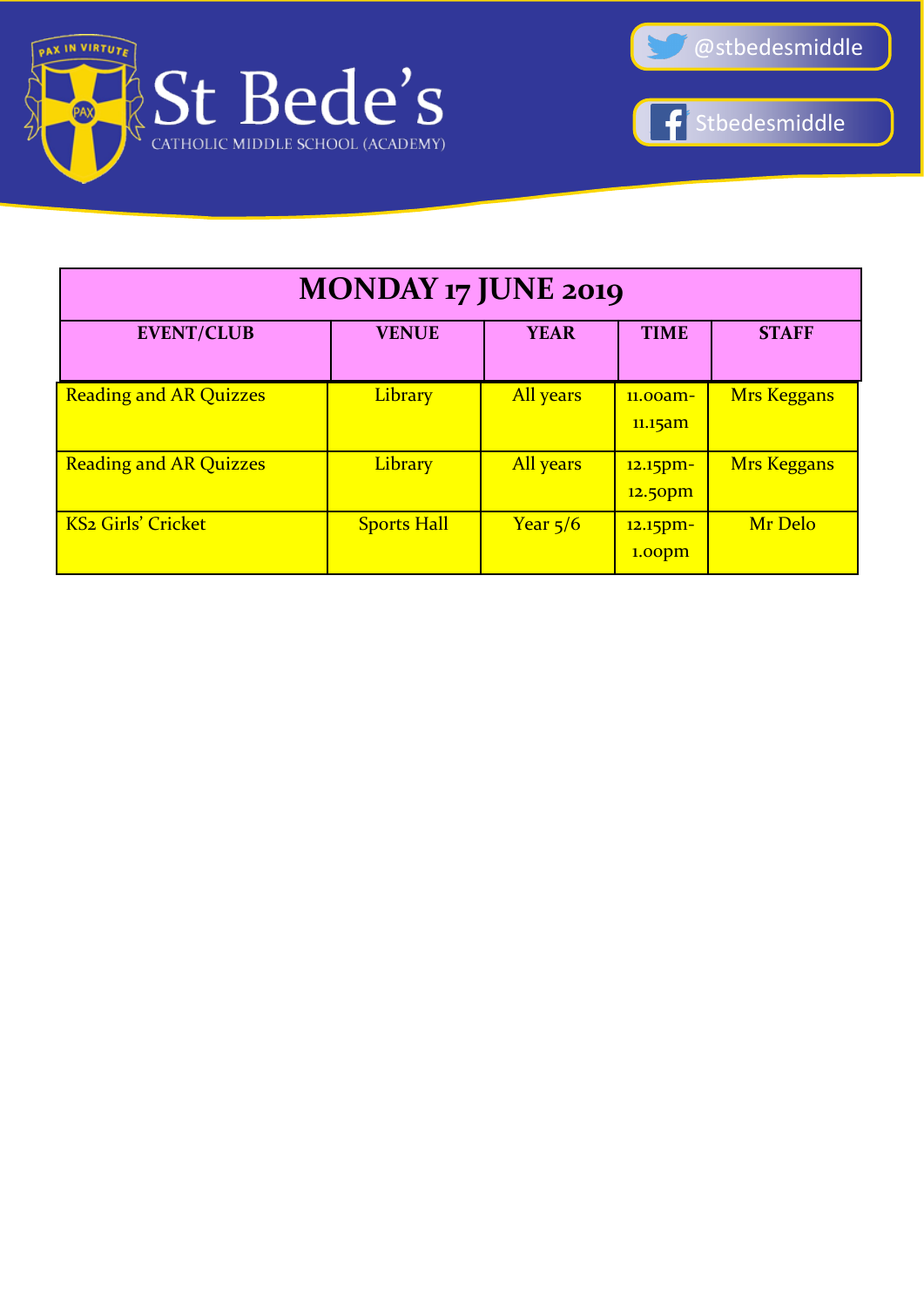





| TUESDAY 18 JUNE 2019                    |                      |                                  |                                |                                                              |
|-----------------------------------------|----------------------|----------------------------------|--------------------------------|--------------------------------------------------------------|
| <b>EVENT/CLUB</b>                       | <b>VENUE</b>         | <b>YEAR</b>                      | <b>TIME</b>                    | <b>STAFF</b>                                                 |
| <b>Sports Club</b>                      | <b>Sports Hall</b>   | All years                        | 8.00am-<br>8.30am              | <b>Miss Waters /Mrs</b><br><b>Bush</b>                       |
| <b>Reading and AR</b><br><b>Quizzes</b> | Library              | All years                        | 11.00am-<br>11.15am            | <b>Mrs Keggans</b>                                           |
| <b>Caribbean Themed</b><br>Lunch        | <b>St Bede's</b>     | All years                        | <b>Extended</b><br>lunch       | All staff                                                    |
| <b>Singers</b>                          | <b>Music Room</b>    | All years by<br>audition<br>only | 12.15pm-<br>1.00 <sub>pm</sub> | Mrs Eastwood / Mrs<br><b>Strickland/Miss</b><br><b>Brown</b> |
| <b>HIP Club</b>                         | <b>Sports Hall</b>   | All years                        | 12.15pm-<br>1.00pm             | Mr Delo                                                      |
| <b>Reading and AR</b><br><b>Quizzes</b> | Library              | All years                        | 12.15pm-<br>12.40pm            | <b>Mrs Keggans</b>                                           |
| Mini Vinnie's                           | Room <sub>8</sub>    | All years                        | 12.30pm-<br>$12.55$ pm         | <b>Miss Downes</b>                                           |
| Drama Club                              | St Bede's            | Years $6/7/8$                    | $3.30$ pm-<br>5.00pm           | <b>Mrs Poole</b>                                             |
| <b>KS2 Quads</b>                        | <b>Abbey Stadium</b> | Selected KS2<br>pupils           | <b>PM</b>                      | <b>Mr Stenning</b>                                           |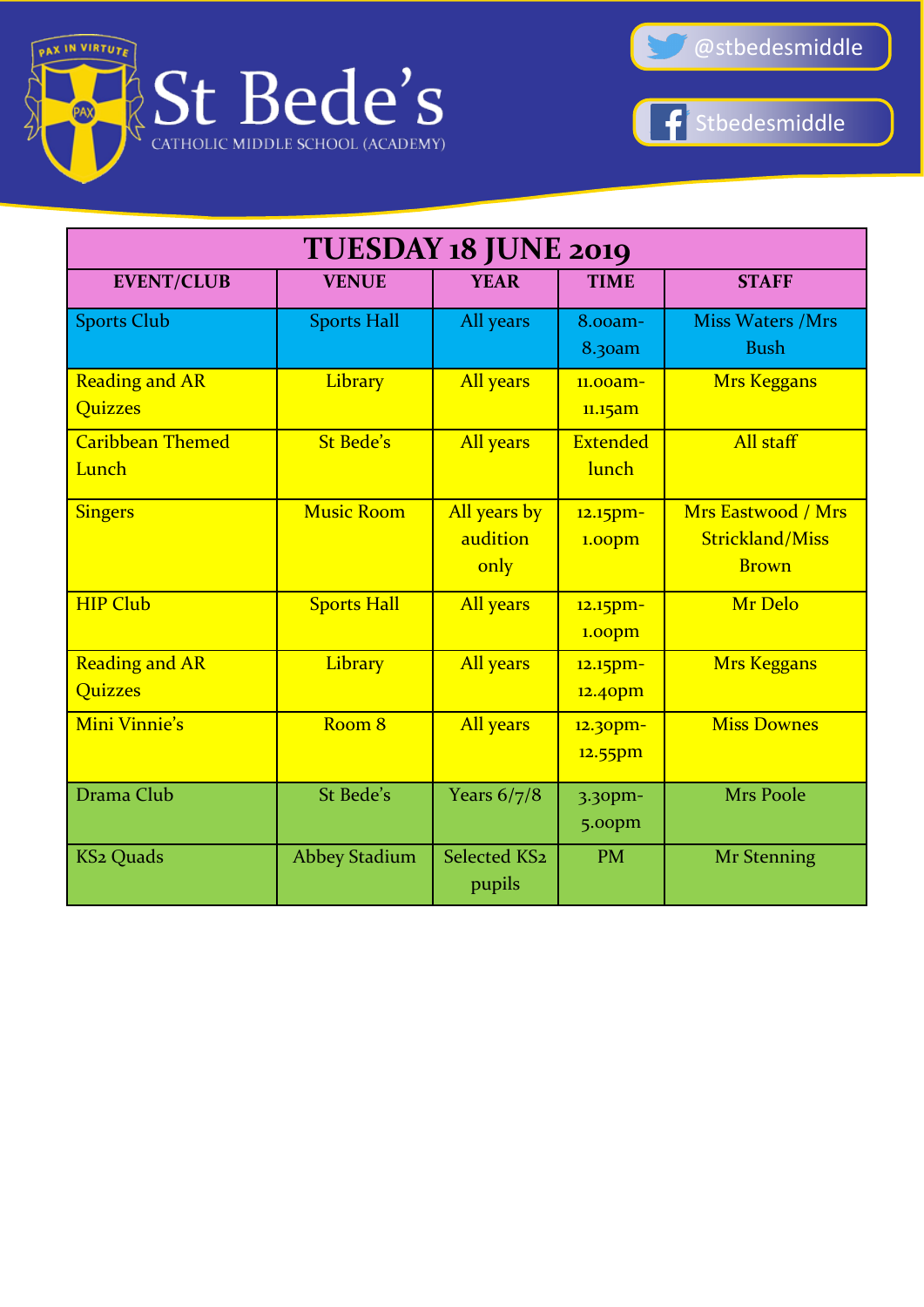



Stbedesmiddle  $\left| \mathbf{f} \right|$ 

| <b>WEDNESDAY 19 JUNE 2019</b> |                      |             |                    |                         |  |
|-------------------------------|----------------------|-------------|--------------------|-------------------------|--|
| <b>EVENT/CLUB</b>             | <b>VENUE</b>         | <b>YEAR</b> | <b>TIME</b>        | <b>STAFF</b>            |  |
| <b>Sports Club</b>            | <b>Sports Hall</b>   | All years   | 8.00am-            | <b>Miss Waters /Mrs</b> |  |
|                               |                      |             | 8.30am             | <b>Bush</b>             |  |
| <b>Reading and AR Quizzes</b> | Library              | All years   | $11.00$ pm-        | <b>Mrs Keggans</b>      |  |
|                               |                      |             | 11.15pm            |                         |  |
| <b>Code Club</b>              | Annexe               | All years   | 12.15pm-           | <b>Miss Brown</b>       |  |
|                               | <b>Computer Room</b> |             | 1.00 <sub>pm</sub> |                         |  |
| Orchestra Club-For those      | <b>Music Room</b>    | All years   | 12.15pm-           | <b>Mrs Eastwood</b>     |  |
| who already play an           |                      |             | 1.00 <sub>pm</sub> |                         |  |
| instrument                    |                      |             |                    |                         |  |
| Go4Set Club                   | <b>Tech Block</b>    | Selected    | 12.15pm-           | <b>Miss Horton</b>      |  |
|                               |                      | pupils      | 1.00pm             |                         |  |
| Keyboard Club (for pupils who | <b>Music Room</b>    | All years   | 12.15pm-           | <b>Mrs Eastwood</b>     |  |
| are learning to play the      |                      |             | 1.00pm             |                         |  |
| keyboard/piano)               |                      |             |                    |                         |  |
| <b>Throwing Team Practice</b> | <b>School Field</b>  | Selected    | 12.15pm-           | <b>Mr Stenning</b>      |  |
|                               |                      | pupils      | 1.00pm             |                         |  |
| <b>Year 6 Basketball</b>      | <b>Sports Hall</b>   | Year 6      | 12.15pm-           | <b>Mr Russell</b>       |  |
|                               |                      |             | 1.00pm             |                         |  |
| <b>Homework Club</b>          | Room <sub>4</sub>    | All years   | 12.15pm-           | <b>Mrs Melsom</b>       |  |
|                               |                      |             | 1.00pm             |                         |  |
| <b>Fun Stuff Club</b>         | Room <sub>8</sub>    | All years   | 12.30pm-           | <b>Miss Downes</b>      |  |
|                               |                      |             | 12.55pm            |                         |  |
|                               |                      |             |                    |                         |  |
| Tennis Club-cancelled due     | <b>School Field</b>  | All years   | $3.30$ pm-         | <b>Mr Stenning</b>      |  |
| to athletics                  |                      |             | 4.45pm             |                         |  |
|                               |                      |             |                    |                         |  |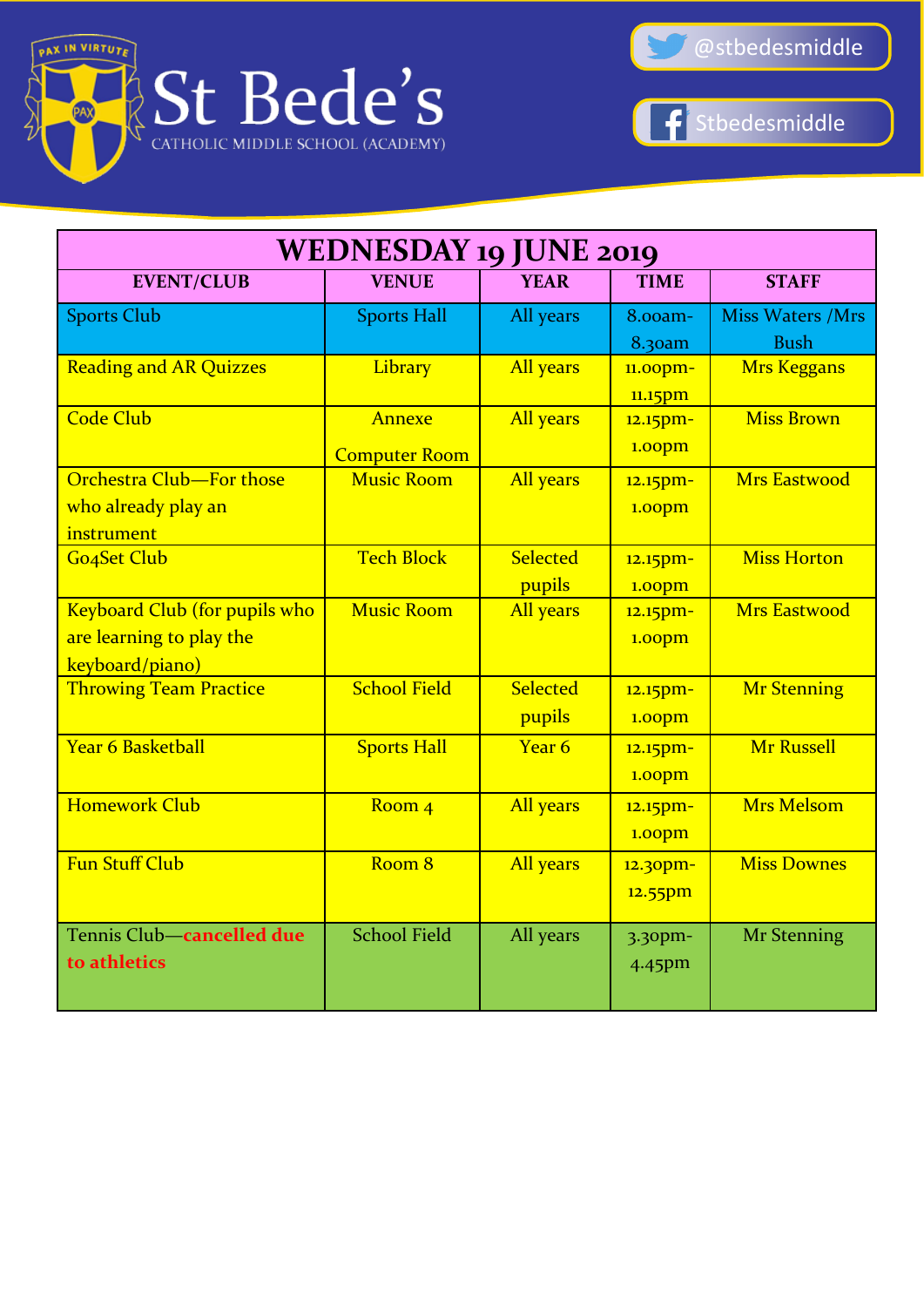



 $\vert \textbf{f} \vert$ Stbedesmiddle

| <b>THURSDAY 20JUNE 2019</b>                             |                      |                        |                        |                     |  |
|---------------------------------------------------------|----------------------|------------------------|------------------------|---------------------|--|
| <b>EVENT/CLUB</b>                                       | <b>VENUE</b>         | <b>YEAR</b>            | <b>TIME</b>            | <b>STAFF</b>        |  |
| <b>Sports Club</b>                                      | <b>Sports Hall</b>   | All years              | 8.00am-8.30am          | <b>Mr Stenning</b>  |  |
| <b>KS2 Corpus Christi Feast</b><br><b>Day Mass</b>      | <b>OLMC Church</b>   | Year $5/6$             | 9.30am-<br>10.30am     | <b>Miss Downes</b>  |  |
| KS <sub>3</sub> Corpus Christi Feast<br><b>Day Mass</b> | <b>OLMC Church</b>   | Year $7/8$             | $11.00$ am-<br>12.00pm | <b>Miss Downes</b>  |  |
| <b>Reading and AR Quizzes</b>                           | Library              | All years              | 11.00am-11.15am        | <b>Mrs Keggans</b>  |  |
| <b>Reading and AR Quizzes</b>                           | Library              | All years              | 12.15pm-<br>12.50pm    | <b>Mrs Keggans</b>  |  |
| <b>Guitar Club</b>                                      | <b>Music Room</b>    | All years              | 12.15pm-1.00pm         | <b>Miss Brown</b>   |  |
| <b>Ukulele Club</b>                                     | <b>Music Room</b>    | All years              | 12.15pm-1.00pm         | <b>Mrs Eastwood</b> |  |
| <b>Chaplaincy Club/Craft</b><br>and Fun Club            | Room 8               | All years              | 12.30pm-<br>$12.55$ pm | <b>Miss Downes</b>  |  |
| <b>Random Club</b>                                      | Room <sub>11</sub>   | Year <sub>5</sub>      | 12.30pm-<br>12.55pm    | <b>Mrs Bourne</b>   |  |
| KS3 Quads-rearranged<br>from last Thursday              | <b>Abbey Stadium</b> | Selected KS3<br>pupils | <b>PM</b>              | Selected staff      |  |